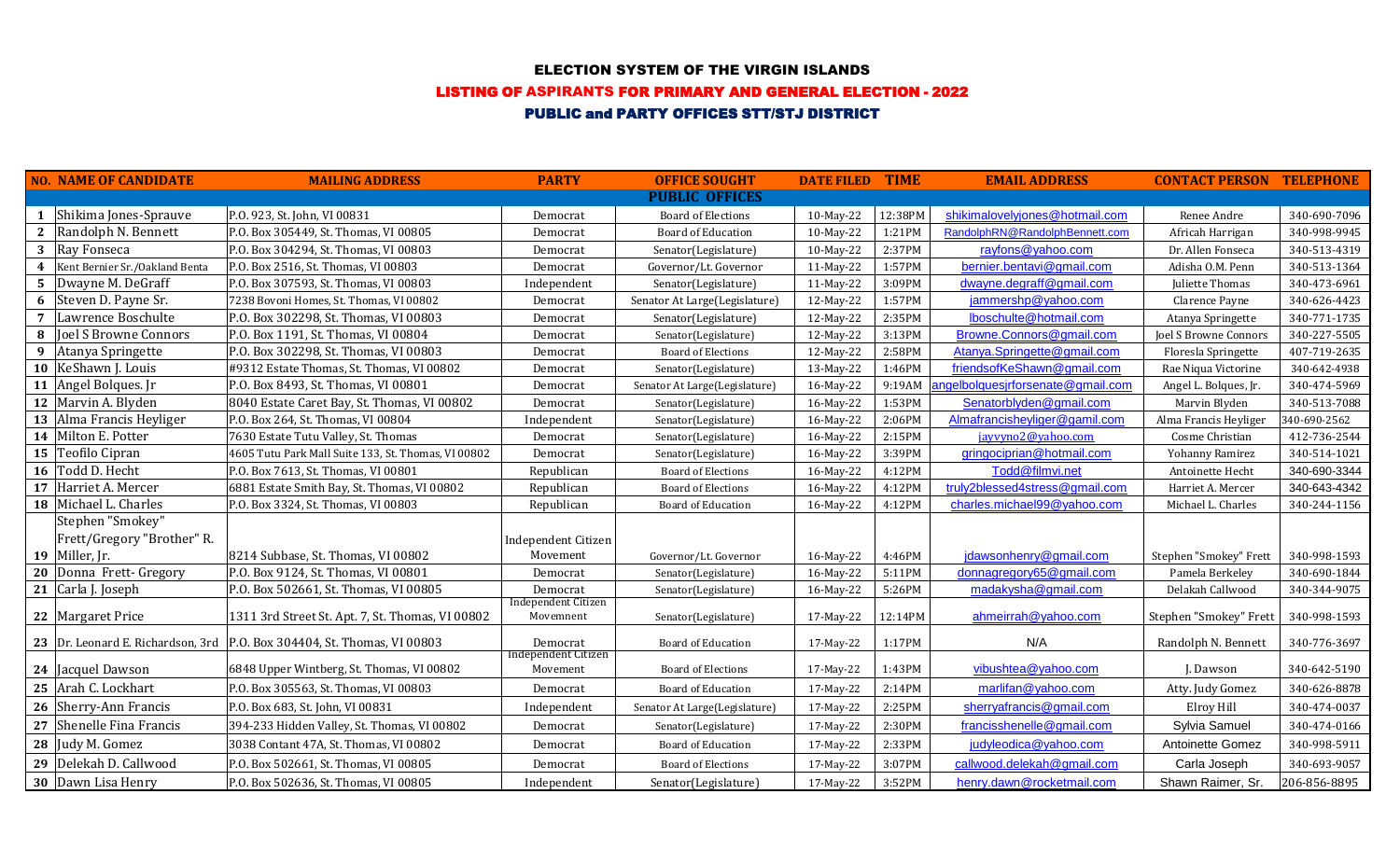#### ELECTION SYSTEM OF THE VIRGIN ISLANDS

#### LISTING OF CANDIDATES FOR PRIMARY AND GENERAL ELECTION - 2022

## PUBLIC and PARTY OFFICES STT/STJ DISTRICT

|                | <b>NO. NAME OF CANDIDATE</b> | <b>MAILING ADDRESS</b>                               | <b>PARTY</b>               | <b>OFFICE SOUGHT</b>                  | <b>DATE FILED TIME</b> |         | <b>EMAIL ADDRESS</b>           | <b>CONTACT PERSON TELEPHONE</b> |              |
|----------------|------------------------------|------------------------------------------------------|----------------------------|---------------------------------------|------------------------|---------|--------------------------------|---------------------------------|--------------|
|                |                              |                                                      |                            | <b>PARTY OFFICES</b>                  |                        |         |                                |                                 |              |
| 1              | Stedmann Hodge, Jr.          | 2704 Murphy Gade, VI 00802                           | Democrat                   | State Chair                           | 10-May-22              | 8:22AM  | stedmannhodge@hotmail.com      | Stedmann Hodge Jr.              | 340-998-4412 |
| 2              | Kyza A. Callwood             | P.O. Box 10646, St. Thomas, VI 00801                 | Democrat                   | Territorial Committee District        | 10-May-22              | 11:36AM | kyzawood3@yahoo.com            | Ingrid A. Percival              | 340-513-9346 |
| 3              | Africah Harrigan             | P.O. Box 782, St. Thomas, VI 00802                   | Democrat                   | <b>Territorial Committee District</b> | 10-May-22              | 1:20PM  | africahharrigan@gmail.com      | Randolph Bennett                | 646-259-5899 |
| $\overline{4}$ | Randolph N. Bennett          | P.O. Box 305449, St. Thomas, VI 00803                | Democrat                   | District Chair                        | 10-May-22              | 1:20PM  | RandolphRN@RandolphBennett.com | Africah Harrigan                | 340-998-9945 |
| 5              | Randolph N. Bennett          | P.O. Box 305449, St. Thomas, VI 00805                | Democrat                   | <b>State Chair</b>                    | 10-May-22              | 1:20PM  | RandolphRN@RandolphBennett.com | Africah Harrigan                | 340-998-9945 |
| 6              | Randolph N. Bennett          | P.O. Box 305449, St. Thomas, VI 00804                | Democrat                   | Territorial Committee District        | 10-May-22              | 1:21PM  | RandolphRN@RandolphBennett.com | Africah Harrigan                | 340-998-9945 |
| $\overline{7}$ | Abigail Hendricks            | P.O. Box 582, St. John, VI 00831                     | Democrat                   | District Chair                        | 10-May-22              | 2:00PM  | Adrian.center@yahoo.com        | Huailey Cagan                   | 340-514-6230 |
| 8              | Olivere P. Wade              | P.O. Box 302923, St. Thomas, VI 00803                | Democrat                   | <b>Territorial Committee District</b> | 11-May-22              | 11:27AM | Olivere1959@icloud.com         | Ray Fonseca                     | 954-997-9739 |
| -9             | Olivere P. Wade              | P.O. Box 302923, St. Thomas, VI 00804                | Democrat                   | Territorial Committee At Large        | 11-May-22              | 11:27AM | Olivere1959@icloud.com         | Ray Fonseca                     | 954-997-9739 |
| 10             | Isheba L. James              | P.O. Box 305971, St. Thomas, VI 00803                | Democrat                   | <b>Territorial Committee District</b> | 12-May-22              | 12:20PM | ishebaj@yahoo.com              | Ishaba James                    | 340-473-2911 |
|                | 11 Atanya Springette         | P.O. Box 302298, St. Thomas, VI 00802                | Democrat                   | Territorial Committee At Large        | 12-May-22              | 2:37PM  | Atanya.Springette@gmail.com    | Floresla Springette             | 407-719-2635 |
|                | 12 Atanya Springette         | P.O. Box 302298, St. Thomas, VI 00803                | Democrat                   | Territorial Committee District        | 12-May-22              | 2:58PM  | Atanya.Springette@gmail.com    | Floresla Springette             | 407-719-2635 |
|                | 13 Riise E.S. Richards       | P.O. Box 7293, St. Thomas, VI 00804                  | Democrat                   | State Chair                           | 12-May-22              | 4:08PM  | ladyprez58@yahoo.com           | Chari Richards                  | 340-626-0952 |
|                | 14 Riise E.S. Richards       | P.O. Box 7293, St. Thomas, VI 00804                  | Democrat                   | Territorial Committee At Large        | 12-May-22              | 4:08 PM | ladyprez58@yahoo.com           | Chari Richards                  | 340-626-0952 |
| 15             | Riise E.S. Richards          | P.O. Box 7293, St. Thomas, VI 00804                  | Democrat                   | <b>Territorial Committee District</b> | 12-May-22              | 4:08PM  | ladyprez58@yahoo.com           | Chari Richards                  | 340-626-0952 |
|                | 16 Edgar "Baker" Phillips    | P.O. Box 1653, St. Thoms, VI 00804                   | Democrat                   | Territorial Committee District        | 16-May-22              | 8:54AM  | EbPhillips09@yahoo.com         | <b>Edgar Phillips</b>           | 340-473-6910 |
|                | 17 Edgar "Baker" Phillips    | P.O. Box 1653, St. Thoms, VI 00805                   | Democrat                   | District Chair                        | 16-May-22              | 8:54AM  | EbPhillips09@yahoo.com         | <b>Edgar Phillips</b>           | 340-473-6910 |
|                | 18 Rudolph "Tony" Greene     | P.O. Box 304478, St. Thomas, VI 00803                | Democrat                   | Territorial Committee At Large        | 16-May-22              | 9:51AM  | tonygreene2001@yahoo.com       | Valerie Greene                  | 340-643-3407 |
| 19             | Eduardo "Butch" Corneiro     | P.O. Box 7853, St. Thomsa, VI 00801                  | Democrat                   | Territorial Committee At Large        | 16-May-22              | 9:51AM  | ejcorneiro@gmail.com           | Judith Barber                   | 340-344-8055 |
| 20             | Barbara A. Petersen          | P.O. Box 1613, St. Thomas, VI 00804                  | Democrat                   | District Chair                        | 16-May-22              | 12:36PM | Bannpetersen@hotmail.com       | Ken R. Farrington, Jr.          | 340-715-2395 |
| 21             | Jonathan P. Tucker Jr.       | P.O. Box 1476, St. Thomas, VI 00804                  | Democrat                   | Territorial Committee At Large        | 16-May-22              | 1:42PM  | jonathan.tucker@jr4me.com      | Jonathan P. Tucker, Jr.         | 340-643-4837 |
| 22             | Elma Brathwaithe             | P.O. Box 302902, St. Thomas, VI 00803                | Democrat                   | <b>Territorial Committee District</b> | 17-May-22              | 9:19AM  | elmabrathwaithe@hotmail.com    | Elma Brathwaithe                | 340-998-1072 |
| 23             | Chaneel Callwood             | P.O. Box 1624, St. Thomas, VI 00804                  | Democrat                   | Territorial Committee At Large        | 17-May-22              | 10:08AM | chaneel.daniels@gmail.com      | Camila Daniels                  | 340-690-5827 |
| 24             | Chaneel Callwood             | P.O. Box 1624, St. Thomas, VI 00804                  | Democrat                   | <b>Territorial Committee District</b> | 17-May-22              | 10:09AM | chaneel.daniels@gmail.com      | Camila Daniels                  | 340-690-5827 |
|                | 25 Africah Harrigan          | P.O. Box 782, St. Thomas, VI 00802                   | Democrat                   | Territorial Committee At Large        | 17-May-22              | 10:23AM | africahharrigan@gmail.com      | Randolph Bennett                | 646-259-5899 |
| 26             | Doris V. Bedminster          | #9034-1st. Avenue Sugar Estate, St. Thomas, VI 00802 | Democrat                   | Territorial Committee At Large        | 17-May-22              | 1:14PM  | dorisbedminster@gmail.com      | Randolph N. Bennett             | 340-643-1513 |
|                | 27 Doris V. Bedminster       | #9034-1st. Avenue Sugar Estate, St. Thomas, VI 00802 | Democrat                   | Territorial Committee District        | 17-May-22              | 1:15PM  | dorisbedminster@gmail.com      | Randolph N. Bennett             | 340-643-1513 |
|                |                              |                                                      | <b>Independent Citizen</b> |                                       |                        |         |                                |                                 |              |
|                | 28 Jacquel Dawson            | 6848 Upper Wintberg, St. Thomsa, VI 00802            | Movement                   | Territorial Committee At Large        | 17-May-22              | 2:23PM  | vibushtea@yahoo.com            | J. Dawson                       | 340-642-5190 |
| 29             | Sandra Thomas-Mason          | P.O. Box 307858, St. Thomas, VI 00803                | Democrat                   | <b>Territorial Committee District</b> | 17-May-22              | 2:58PM  | sthomasmason@yahoo.com         | <b>Irvin Mason</b>              | 340-998-5399 |
| 30             | Sandra Thomas-Mason          | P.O. Box 307858, St. Thomas, VI 00803                | Democrat                   | Territorial Committee At Large        | 17-May-22              | 2:58PM  | sthomasmason@yahoo.com         | <b>Irvin Mason</b>              | 340-998-5399 |
|                |                              |                                                      |                            |                                       |                        |         |                                |                                 |              |
|                |                              |                                                      |                            |                                       |                        |         |                                |                                 |              |